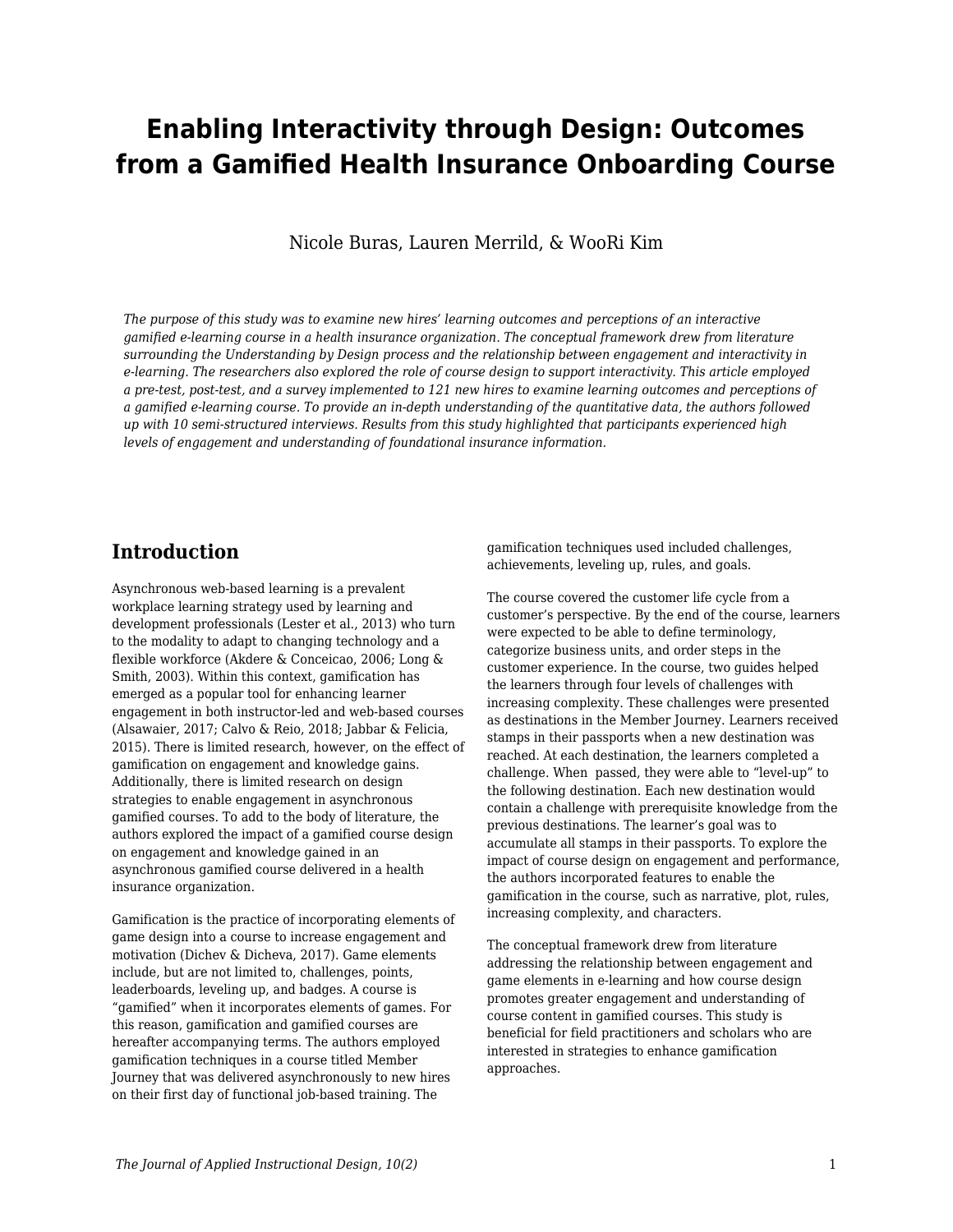## **Literature Review**

#### **Importance of the Design Process**

Technology-based learning represents an ongoing growing trend in businesses (Ho, 2017), however, critical discussions around the effectiveness of different delivery methods have created several classes of thought (Bell & Federman, 2013). One class of thought identified by Bell and Federman (2013) maintains that the effectiveness of e-learning instruction is dependent upon the vigor of the instructional design process. The perception of this group is that the most appropriate delivery method varies based on the learning context, content, and audience (Bell & Federman, 2013). The authors also believe that pedagogical approaches are an avenue to learning and not learning itself and the success of a learning approach is dependent upon a thorough instructional design process that considers organizational objectives, audience, technology and learning environment.

## **The Relationship Between Engagement and Interactivity in E-Learning**

If e-learning is determined to be an effective approach, it is important to consider participant engagement. Engagement in learning refers to the level of positive emotional response and commitment a learner feels while completing learning tasks (Young, 2010). This is critical because research has indicated that engagement in learning influences critical thinking, determination, and performance (Young, 2010). Performance, in this context, refers to competence in a role or task and determination to complete role responsibilities or tasks.

Research supports increased learner engagement can lead to increased knowledge gains (Bloom, 1956; Nkhoma et al., 2014). For some researchers, learning engagement is seen to have a significant positive effect on knowledge and performance that as a result, the level of engagement influences the breadth and depth of the knowledge gained (Nkhoma et al., 2014). For others, the effects of learning engagement can be captured in a hierarchy of engagement levels and outcomes (Bloom, 1956).

An emergent area of research centers on the need for interactivity to promote engagement in e-learning courses (Zhang & Zhou, 2003). In a comparison of learners in an interactive e-learning environment to those in the traditional classroom environment, Zhang and Zhou (2003) found that interactive courses increased flexibility and engagement and achieved higher levels of knowledge gains and participant satisfaction.

Interactivity in e-learning may refer to any action in which the learner influences the learning program through inputs or actions, such as text entry, clicks, and rollovers. Additionally, interactivity goes beyond physical actions (Hong et al., 2014; Woo et al., 2010). When the definition of interactivity is expanded to include any components of two-way communication, then complex cognitive interactions or online social exchanges can be considered e-learning interactivity (Hong et al., 2014). In fact, intangible interactions such as games, stories, and other strategies were found by Chatterjee (2010) to increase engagement at a greater rate than physical components.

### **Interactivity in Gamified Courses**

Gamification represents an interactive approach that is used by organizations to engage employees and reduce knowledge gaps (Calvo & Reio, 2018). Underlying game components activate learner engagement through cognitive interactivity, but gamification is distinct in also requiring physical action. For example, physical interactions in an e-learning game would include clicks, drag-and-drop, text entry, and other one-way approaches to influence an e-learning module. Cognitive interactions are reciprocal between the e-learning solution and the learner. Examples of these include problem-solving scenarios and increasingly difficult challenges. By incorporating both mental and physical components of interactivity, gamified e-learning achieves advanced levels of interactivity (Chang et al, 2018).

## **Course Design to Support Interactivity Through Gamification**

In the Member Journey course, storytelling techniques were used to support the gamification. Storytelling has been shown to increase interactivity and engagement in a course (Baldwin & Ching, 2016) and to promote information storing and comprehension (Novak, 2015). These techniques included a plot and support for the overarching plot through characters, a journey, conflict, and resolution (Baldwin & Ching, 2016). Characters in particular assisted in the development of the story and guided learners through plot points, a technique that has been shown to increase engagement (Smeda et al., 2010). The authors examined the impact of using storytelling to enable the interactivity and engagement of gamification in the Member Journey course.

### **Engagement and Learning Achievement with Gamified E-Learning**

Game elements such as challenges and awards are powerful tools for promoting motivation and engagement through interactivity (Alsawaier, 2017; Calvo & Reio, 2018; Jabbar & Felicia, 2015) and interactive storytelling can increase engagement and comprehension (Baldwin & Ching, 2016; Novak, 2015). Gamification, however, also directly contributes to knowledge gains by increasing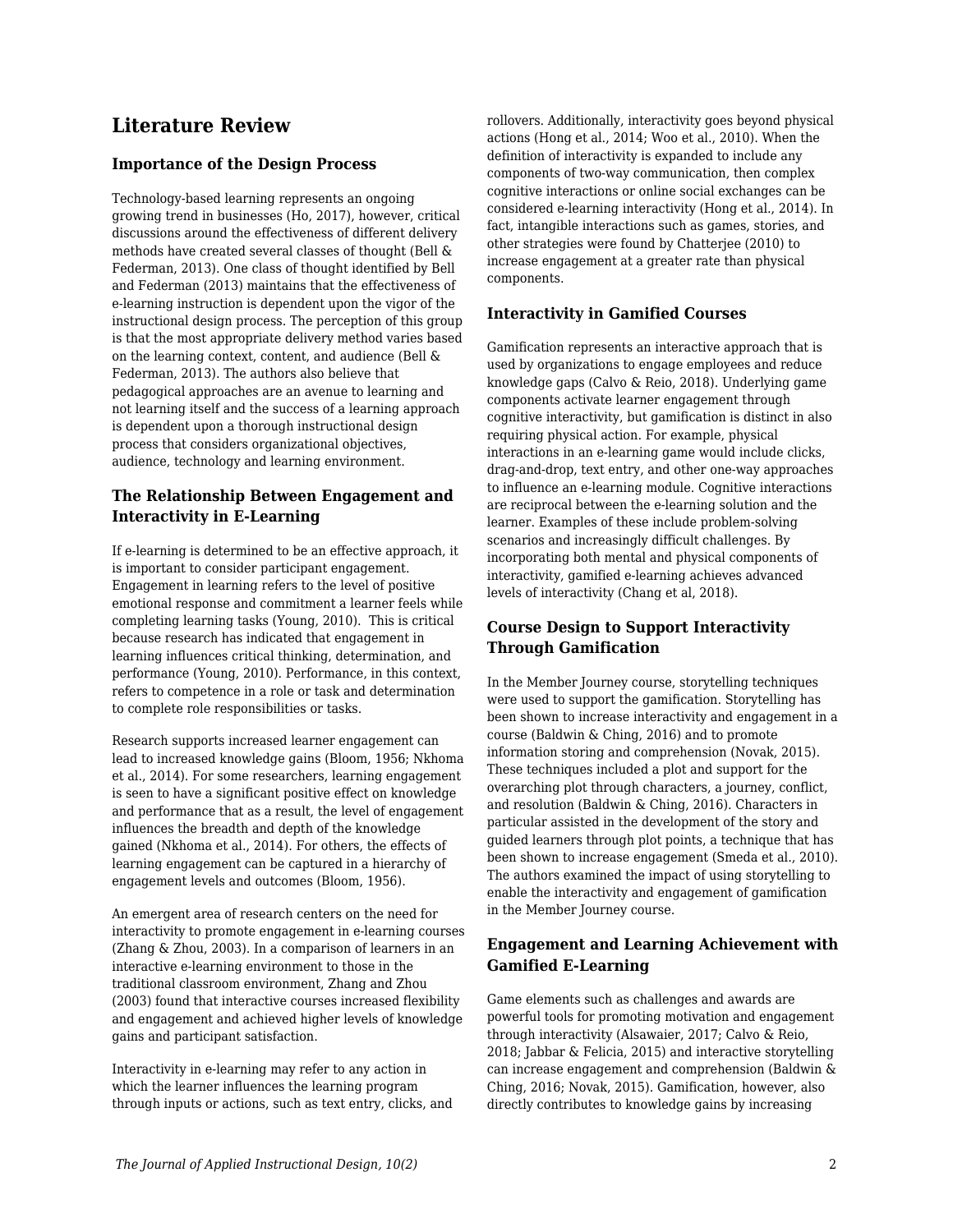engagement (Calvo & Reio, 2018). Calvo and Reio (2018) found higher levels of engagement linked to higher knowledge gains in a gamified course administered to professionals in the tourism industry. The more engaged learners were in a gamified course, the greater the level of knowledge gains.

Jabbar and Felicia (2015) found similar results in a systematic review of engagement and knowledge gains in gamification. They found that gamified learning increased knowledge attainment. Gamified learning is most effective when components contributing to emotional and cognitive engagement are present in the course design. Combining multiple types of interactivity and using an effective design has the greatest impact on engagement and knowledge gains (Jabber & Felicia, 2015). The article also examines the effects of an interactive gamified course design on understanding of content.

## **Methods**

### **Purpose of the Study**

Limited research is available on design approaches to facilitate engagement in asynchronous gamified courses. This study adds to the body of knowledge for scholars and practitioners by exploring the impact of a gamified course design on engagement and understanding of course content in an asynchronous gamified new hire course titled Member Journey. The course was delivered on the first day of functional job-based training at a health insurance organization.

Through quantitative approaches, this study answers the following research questions:

- Does the gamified course enable learners to reach training goals?
- What are the significant factors (health care experience, narration, course activities and engagement) that predict employee post-test scores?
- What are the employees' perceptions of the course, gamification, interactive elements and interactivity enablers?
- How is the impact of gamification on employee knowledge gains different between lower performers and higher performers?
- How is the time spent on pre- and post-test different between lower performers and higher performers?
- How are the employees' perceptions of the course, gamification, interactive elements and interactivity enablers different between lower performers and higher performers?

#### **Research Design**

The study primarily employed a quantitative driven approaches. The researchers administered a pre- and post-test to consider participants' understanding of course content from the intervention of the gamified course. A survey was used to gain insight into the participants' views and attitudes on the instructional approaches. After collecting and analyzing the quantitative data, the authors conducted semi-structured interviews to delve deeper into the topics and provide rich descriptions on participants' attitudes (Creswell, 2014). Participants were assured of anonymity; in fact, any names used in the article to enhance the narrative are pseudonyms.

### **Setting**

The United States based health insurance company employs over 23,000 people; more narrowly, the specific division this project focused on includes 9,000 concierge customer service employees. In 2017-2018, leadership of the concierge customer service division determined that many new hires did not have sufficient knowledge of health insurance basics, such as terminology and insurance claim and inquiry processes. To address these knowledge gaps, instructional designers employed the Understanding by Design Framework (UbD) to inform the course design (Wiggins & McTighe, 2011). UbD is an instructional design framework composed of three stages: Stage 1 involves identifying desired results; Stage 2 involves determining assessment evidence; and Stage 3 encompasses planning the learning experience and instruction (McTighe & Wiggins, 2012).

#### **Identify Desired Results**

The desired result of the fundamental onboarding course was for employees to understand foundational elements of the business and the customer experience. Several instructor-led and e-learning learning modalities were considered to address this knowledge gap. To determine the most appropriate learning solution, leadership and instructional designers considered several factors. In 2017 and 2018, the health insurance instructional designers deployed physically interactive techniques, such as clickables, dragging features, text entry, and system simulations in the organization's e-learning courses. The courses were positively received by learners and they supported the evaluation of core competencies. Expanding upon this innovation, the company sought more immersive and cognitively interactive approaches. Additionally, the business wanted to implement a course covering foundational content across multiple lines of business. Stakeholders determined that an instructor-led approach would not be an appropriate fit with available resources, so e-learning solutions were explored.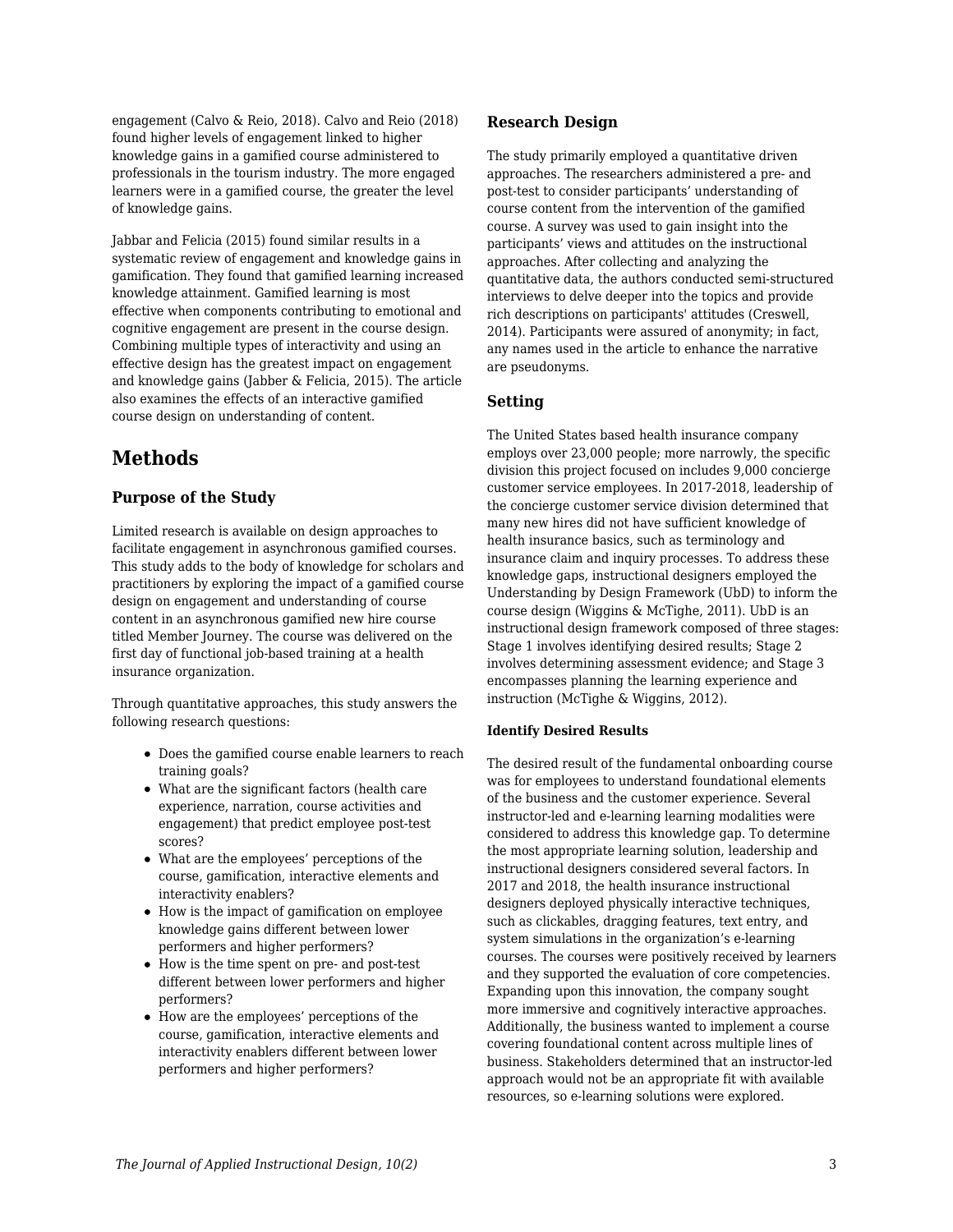#### **Determine Assessment Evidence**

It was determined that assessment evidence would be gathered through mixed methods strategies including a knowledge check on core competencies and a survey centered on the learner experience. The knowledge check allowed a timely measurement of knowledge gained in the course and the survey provided an insight into the Member Journey course relative to other courses and modules in the program. Success in the evaluation of learner performance would be achieved when a learner could demonstrate the effective application of the terminology, concepts, and processes learned in a different scenario and context. The scenarios outlined in the pre- and post-assessment focused on unique situations to gauge learner adaptability in new contexts. The UbD framework considers this level of adaptability to be evidence for knowledge transfer (McTighe & Wiggins, 2012). The questions in the pre- and post-assessment included prerequisite knowledge learners worked through to solve the problem. The result was a holistic assessment approach that considered the comprehension and application of concrete and abstract information and concepts.

#### **Plan Learning Experiences and Instruction**

Within the organization, Member Journey represents a complex e-learning course. The organizational standard of complex e-learning includes: (a) audio (including scripting); (b) video; (c) interactive simulations; (d) high interactivity; (e) multiple animations. The learning solution consisted of a 30-minute Storyline course informed by gamification e-learning principles. Articulate Storyline, an authoring software that promotes interactive and personalized online and mobile courses, was used to develop the course (Articulate Global, 2019). The gamified e-learning course reviewed foundational insurance topics from the member's perspective across major topics: the purpose of insurance, retail and group plan enrollment, benefits terminology and claim submission, and appeals. The learning solution presented content sequentially in the context of the overall customer journey enabling employees to interact and work through a customer's experience with the company.

Learners completed the course in an instructor-led computer lab setting as part of an instructor-led new-hire training program that incorporated a variety of learning approaches such as experiential activities, scenario-based exercises, e-learning courses, and others. The gamified elearning course on health insurance basics was selfdirected and completed on the first day of the program.

At the beginning of the gamified e-learning course, storytelling elements were introduced when the learners were presented with two narrators, Gil and Gidget. The two narrators explained that during the course they

would be going on the customer experience journey by visiting four islands. Each island included a game-based challenge focusing on one of the major topics. Once the challenge was completed successfully, the participant received a badge in the form of a stamp on a passport. At the conclusion of the course, the facilitators reviewed and debriefed the content.

In sum, working through the UbD process revealed that a gamified e-learning approach aligned with the audience and the desired results. The approach allowed employees to work through a customer's experience with the company and allowed the business to assess knowledge gains through an interactive process.

#### **Participants**

The researchers collected data between October and December 2018. The researchers administered a pre- and post-test and a survey to 121 employees in eight new-hire classes across the United States on the first day of onboarding. The participants were primarily under the age of 39; 57% percent were under 29 and 22% were between the ages of 30-39. 82% of participants were female. 43% of participants had some college and 27% had a high school degree or equivalent. Only 11% of the participants had more than five years of experience in healthcare; in fact, 60% of participants had less than one year of previous experience. Follow-up interviews were performed to add depth to the discussion. Ten participants of the 121 were randomly selected to engage in semi-structured one-on-one 60-minute interviews to gain a deeper understanding of their perceptions on the gamified course. The interview protocol consisted of six questions (see Appendix B).

#### **Procedure**

The tests and survey were administered in an online format. Participants engaged in the pre-test prior to completing the Member Journey course. Participants responded to the post-test and survey after completing the course. The pre- and post-test were composed of four multifaceted multiple-choice questions. The tests aligned to the topics at the "destinations" including insurance foundations, enrollment, benefits, and claims. The questions were scenario-based and challenged the learners to problem-solve as well as recall knowledge. The pre- and post-test are equivalent tests in number of questions, difficulty, and subject matter. Parallel tests were used to avoid problematic issues inherent with testretesting.

The survey consisted of nine multiple choice questions and one open-ended question (see Appendix A). The survey questions centered on demographics, course perceptions, and perceptions of course quality and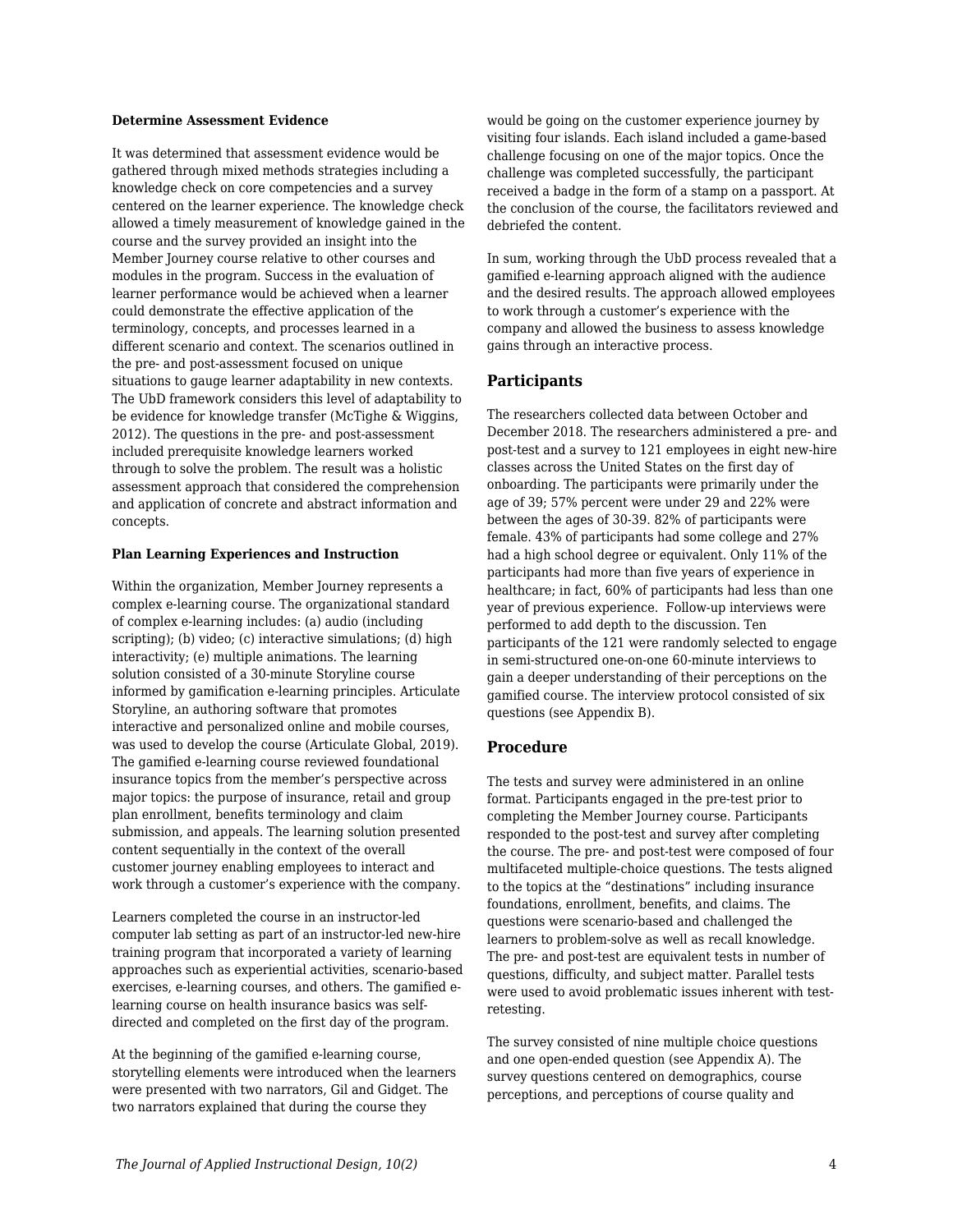usability. Previous experience in health care was considered by less than 1 year, 1-3 years, 3-5 years, and more than 5 years. Perceptions on the narration, course activities and engagement were measured on a five-point Likert scale. Narration questions centered on whether the narrators assisted participants in understanding their role. The researchers examined whether the activities (i.e., drag and drop exercise, a tic-tac-toe game, etc.) helped build understanding of concepts.

Participant responses were housed in the organization's learning management system. The day after the pre-test, post-test, and survey were administered, the researchers began the process of accessing, cleaning, and compiling the data.

#### **Data Analysis**

Quantitative data were analyzed using SPSS statistical software. For the first research question, employee pretest scores and post-test scores were compared using a ttest. To answer the second research question, a multiple linear regression analysis was used. Multiple regression analysis is a statistical technique to explore the relationship between a dependent variable and any one of the independent variables when the other independent variables are held fixed (Hoffmann, 2010). Employee post-test scores were used as a dependent variable and employee healthcare experience, perception on narration, course activities, and engagement were used as independent variables. Residual analysis, multicollinearity with tolerance and VIF (variance inflation factor) values and error term were reviewed to check all required model assumptions to conduct the regression model.

## **Results**

### **Research Question 1. Does the Gamified Course Enable Learners to Reach Training Goals?**

The average scores in the pre- and post-test for all employees are displayed in Figure 1. In addressing the first research question, participants demonstrated on average a 9.5-point increase in scores on foundational insurance topics from the pretest to the post-test. The average score in the pre-test was 65.5 (SD=24.42) and the average score in the post-test was 75 (SD=21.65) out of 100. This was a statistically significant difference  $(t(120) = -4.11, p < 0.001)$  and supported the design team's completion goal.

#### Figure 1

Knowledge Gains Comparison in Pre-Test and Post-Test



A Bar Graph Showing a Comparison of Knowledge Gains in Pre-Test and Post-Test Scores

## **Research Question 2. What Are the Significant Factors (Healthcare Experience, Narration, Course Activities, and Engagement) That Predict Employee Post-Test Scores?**

Answering the second research question, prior to multiple linear regression analysis, Pearson's correlation analysis was conducted (see Table 1). Participants' post-test scores had a positive correlation with health care experience (r = .20, p < .05), narration (r = .25, p < .01), course activities ( $r = .22$ ,  $p < .01$ ), and engagement ( $r =$ .22,  $p < .01$ ). Learning activities had a strong positive correlation with narration ( $r = .69$ ,  $p < .001$ ) and engagement ( $r = .68$ ,  $p < .001$ ). Narration had a strong positive correlation with engagement  $(r = .83, p < .01)$ . Multicollinearity with tolerance and VIF values were checked and there were no issues with multicollinearity in this study. Table 2 shows that health care experience  $(\beta = .21, p < .05)$  was a significant factor impacting participants' post-test scores. The regression model was a good fit  $(R^2=10.7\%)$  and the relationships were statistically significant in explaining 10.7% variance in post-test scores using four independent variables.

#### Table 1

Correlations Among Variables

|                          | Score    | <b>Post-Test Healthcare</b><br><b>Experience</b> | <b>Narration</b> | Course |  |
|--------------------------|----------|--------------------------------------------------|------------------|--------|--|
| Post-Test<br>Score       |          |                                                  |                  |        |  |
| Healthcare<br>Experience | $.195*$  |                                                  |                  |        |  |
| Narration                | $.246**$ | $-.044$                                          |                  |        |  |
| Course<br>Activities     | $.217**$ | $-.001$                                          | $.690***$        |        |  |
| $Engagement .217**$      |          | -.058                                            | .830             |        |  |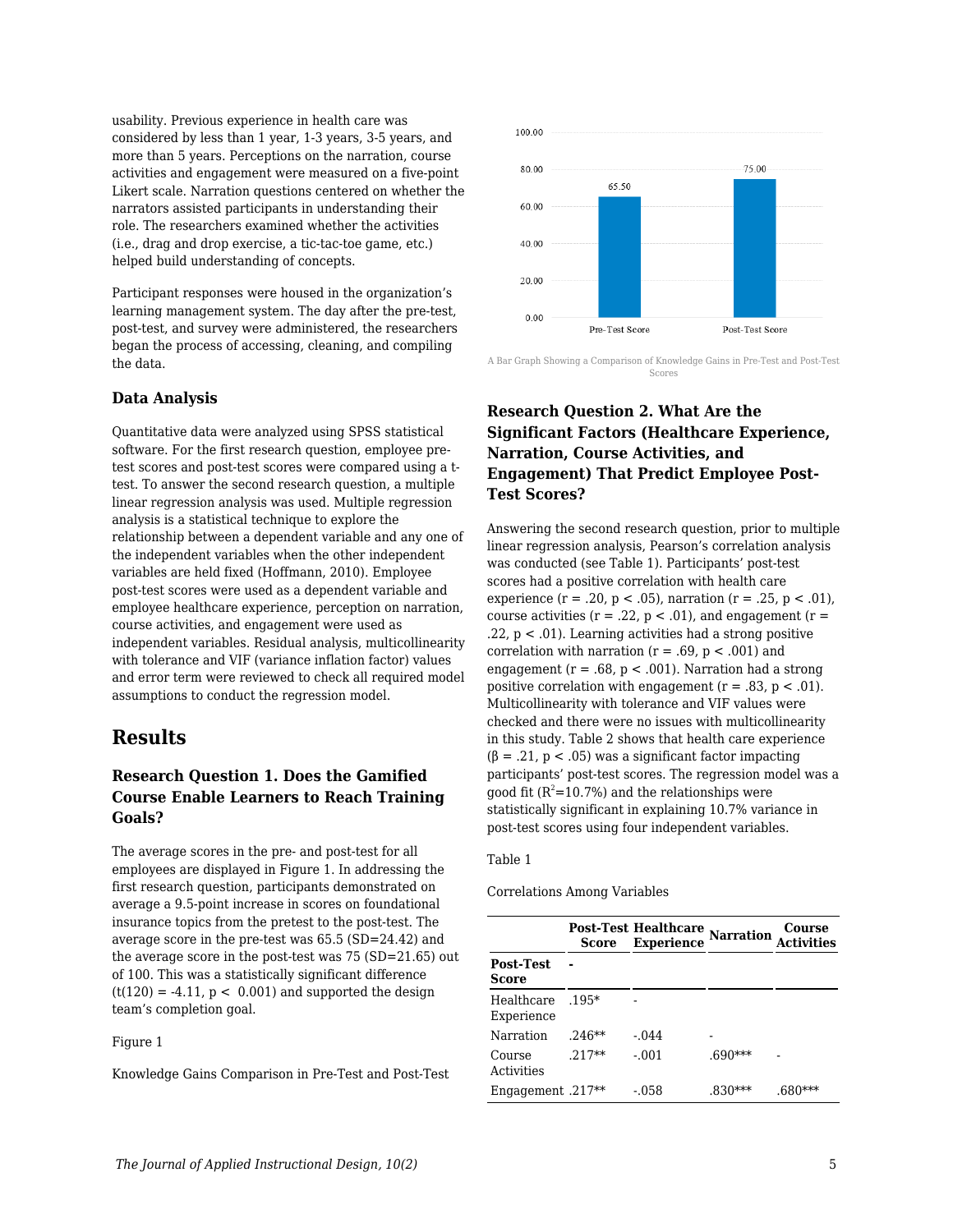Note.  $np < .05$ ,  $**p < .01$ ,  $***p < .001$ 

Table 2

Predicting Factors for Post-Test Score

|                          | в        | Std.<br>Error | ß | t                    | Sig. |
|--------------------------|----------|---------------|---|----------------------|------|
| <b>Constant</b>          |          | 33.40 14.16   |   | $2.36*$ .020         |      |
| Healthcare<br>Experience | 4.29     | 1.84          |   | $.21$ $2.33*$ $.022$ |      |
| Narration                | 4.75     | 4.36          |   | .18 1.09             | .278 |
| Course Activities        | 1.99     | 3.42          |   | .07.58               | .561 |
| Engagement               | .95      | 5.31          |   | $.03$ $.18$          | .858 |
| $R^2$                    | .107     |               |   |                      |      |
| Adjusted $R^2$           | .076     |               |   |                      |      |
| F                        | $3.463*$ |               |   |                      |      |



## **Research Question 3. What Are the Employees' Perceptions of the Course, Gamification, Interactive Elements, and Interaction Enablers?**

Regarding the third research question, participants also expressed positive perceptions of the interactivity and gamification strategies. The employees' perceptions of the course rating are presented in Figure 2. 92% of participants rated the course as excellent or good and 93% of learners expressed that engagement through the course promoted their understanding of course content.

Participants also expressed positive perceptions surrounding the activities and narrators. 91% reported they strongly agreed or agreed that the activities helped their understanding of concepts. 89% of participants shared they strongly agreed or agreed the narrators enhanced their understanding of their role. A majority (87%) of participants strongly agreed or agreed that they preferred to learn content through the learning game approach rather than other approaches (e.g., lecture, instructional videos, assigned reading, etc.).

#### Figure 2

Employees' Perceptions on the Course and Gamifies Elements



A Pie Chart Showing Employees' Perceptions of the Gamified Elements in the Course

## **Research Question 4. How Is the Impact of Gamification on Employee Knowledge Gains Different Between Lower Performers and Higher Performers?**

To answer the research question, the difference in knowledge gains from the pre-test to the post-test were compared between the lower performers (post-test score<sub>mean</sub>  $\leq$  50 out of 100) and the higher performers (post-test score $_{\text{mean}}$  > 75 out of 100).

The scores in the pre- and post-test between the two groups are presented in Figure 3. Higher performers' average score in the pre-test was 80.26 (SD = 20.27), while lower performers' average score in the pre-test was 44.35 (SD = 10.63). There was a 35.91gap, a statistically significant difference (t(67) = -4.81,  $p < .001$ ). Higher performers' average score in the post-test was 100.00  $(SD = 0.00)$ , while lower performers' average score in the post-test was 54.84 (SD = 23.65). There was a 45.16 gap, again a statistically significant difference  $(t(67) = -32.34$ , p < .001). Higher performers were closer to training goals than lower performers.

#### Figure 3

Knowledge Gains Comparison in Pre-Test and Post-Test Between Lower Performers and Higher Performers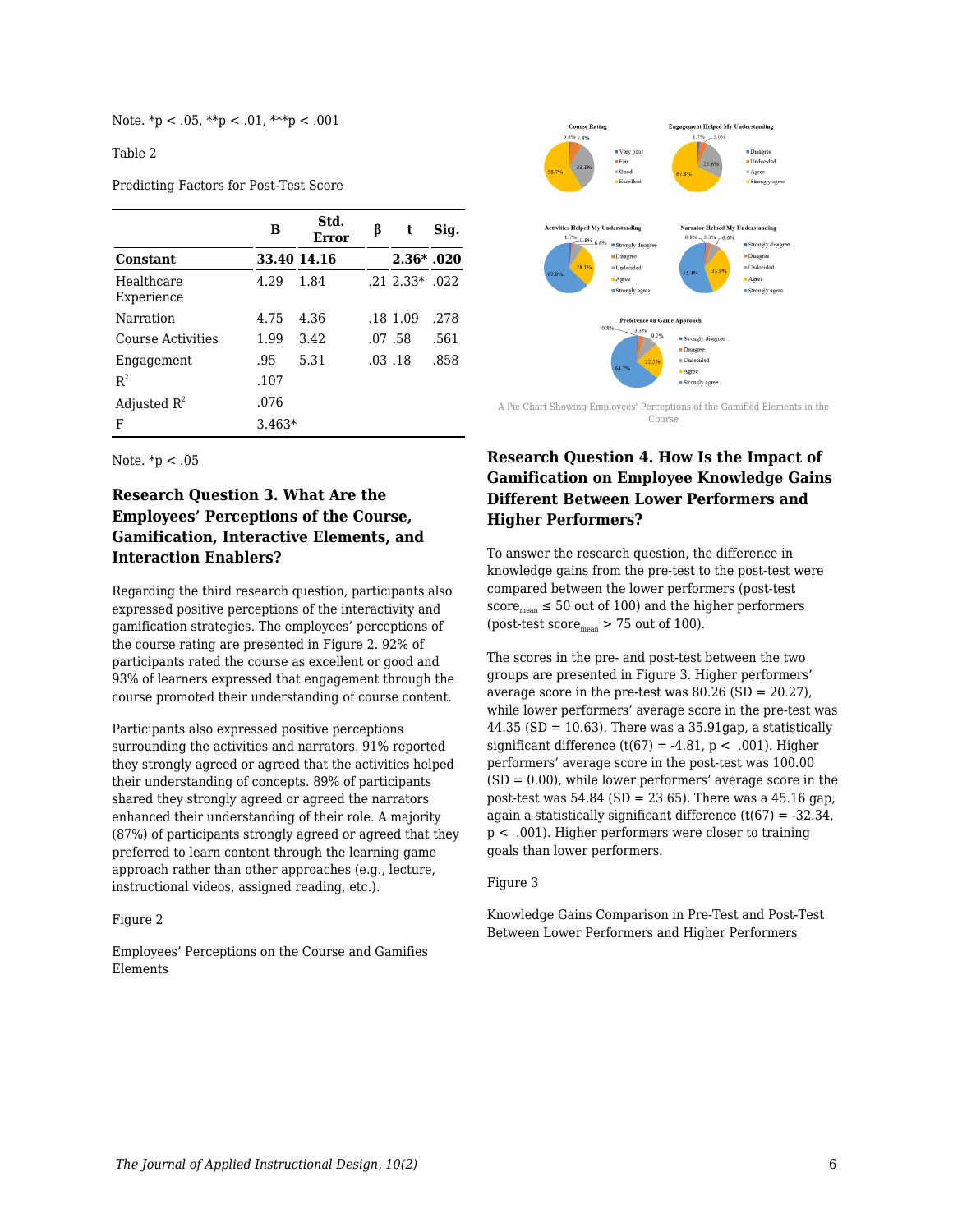

A Bar Graph Showing Differences in Lower and Higher Performers Pre- and Post-Test Performance

### **Research Question 5. How Is the Time Spent on Pre- and Post-Test Different Between Lower Performers and Higher Performers?**

Time spent in the pre- and post-test between the two groups is displayed in Figure 4. Higher performers' average time spent in the pre-test was 135.03 seconds (SD = 112.94), while lower performers' average time spent in the pre-test was 93.53 seconds (SD = 32.38). There was a 41.50 gap, a statistically significant difference (t(67) = 2.16,  $p < .05$ ). Higher performers' average time spent in the post-test was  $74.81$  (SD = 34.20), while lower performers' average time spent in the post-test was  $71.45$  (SD = 43.67). There was a 3.36 gap, but the result was not a statistically significant difference.

#### Figure 4

Time Spent Comparison Between Lower Performers and Higher Performers



A Bar Graph Showing Time Spent by Lower and Higher Performers on Testing Activities

## **Research Question 6. How Are the Employees' Perceptions of the Course, Gamification, Interactivity, and Interaction Enablers Different Between Lower**

#### **Performers and Higher Performers?**

The employees' perceptions of the course rating and its components are compared in Figure 5. Overall, the employees' perceptions on the course and the interactive components in the gamified course were statistically significantly different between the lower performers and the higher performers. Higher performers rated higher than lower performers on course rating (higher performers  $= 4.68$  and lower performers  $= 4.06$ ), how much activities helped their understanding (higher performers  $= 4.68$  and lower performers  $= 4.19$ ), how much the narrator helped their understanding (higher performers  $= 4.50$  and lower performers  $= 4.03$ ), how much engagement helped their understanding (higher performers  $= 4.71$  and lower performers  $= 4.32$ ) and how much the interactive gamified approach helped their understanding (higher performers = 4.57 and lower  $performs = 4.16$ .

The gaps between the two groups showed statistically significant differences in course rating  $(t(67) = -3.49, p <$ .01), activities (t(67) = -2.59, p < .05), narrator (t(67) =  $-2.11$ ,  $p < .05$ ) and engagement (t(67) =  $-2.23$ ,  $p < .05$ ). The gap in course rating between the two groups was not a statistically significant difference. In sum, for the high performers, the interactive gamified course design facilitated engagement and promoted knowledge gains.

#### Figure 5

Employees' Perceptions of the Course and Gamification Between Lower Performers and Higher Performers



A Bar Graph Comparing Lower and Higher Performers' Perceptions of Gamified Activities

## **Discussion**

The researchers' goal in conducting this study was to examine new hires' learning outcomes and perceptions of an interactive gamified e-learning course in a health insurance organization. The researchers' found that a gamified e-learning course was well received by participants and assisted them in understanding foundational information on insurance terminology, processes, enrollment, benefits, and claims.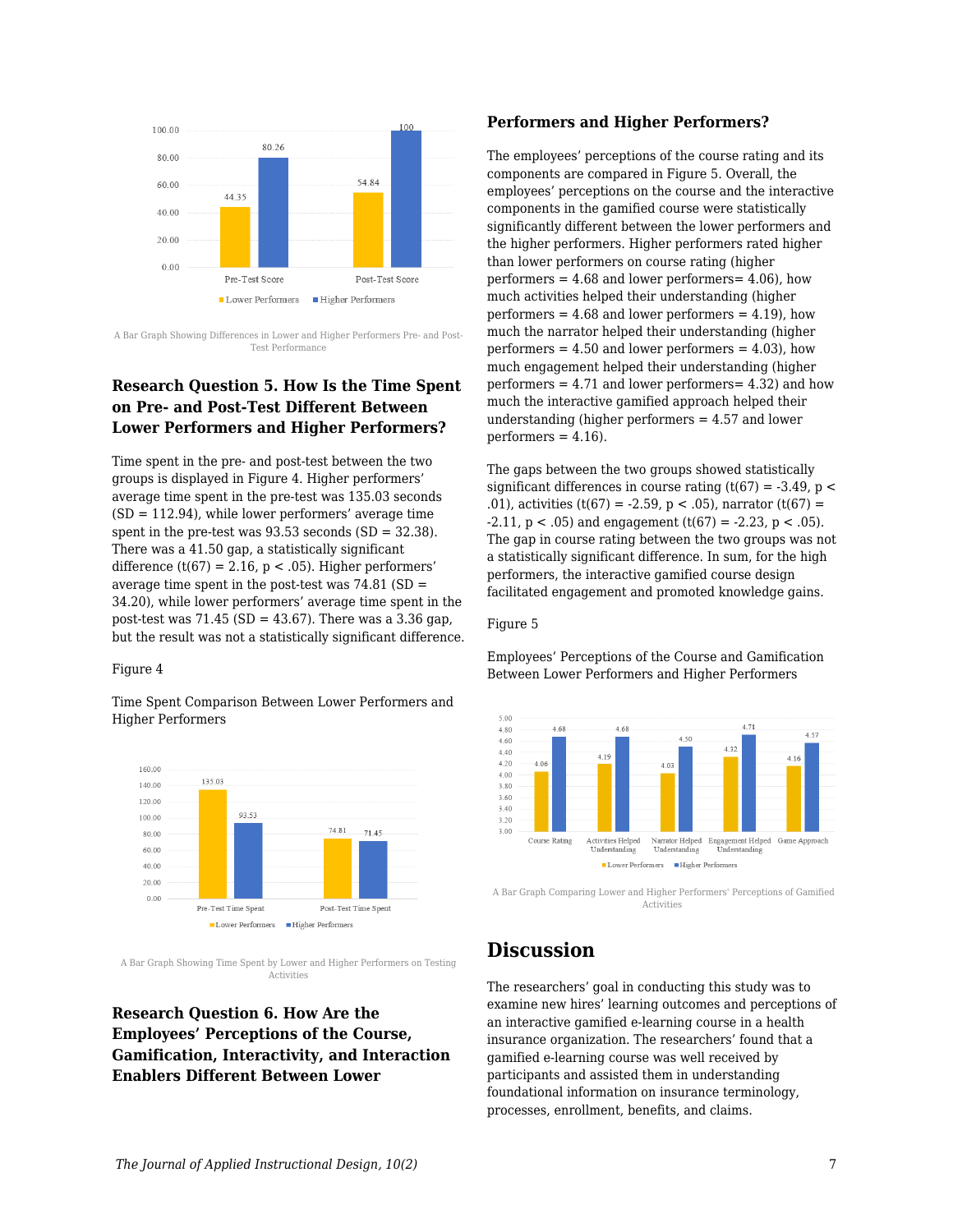The learners' positive perception of the course and understanding of the course content were the effect of several factors. The instructional designers employed the UbD process to uncover whether gamification was a good fit for the audience and appropriate in meeting the organization's goals. Additionally, the gamified elements and engagement enablers, such as characters, increasingly complex challenges, and an overarching narrative, supported high levels of interactivity, which in turn enhanced learner engagement and understanding of content.

McKimm, Jollie and Cantillon (2003) explained that elearning courses are often incorporated into blended learning programs. Varying learning approaches can enhance learner engagement by challenging learners in different ways, such as through visually applying demonstrations, problem-solving scenarios, or interactive exercises. The Member Journey course mirrors this trend. In the new-hire program, the gamified Member Journey course was a component of a larger program including instructor-led lessons, videos, and e-learning courses with simple to average amounts of interactivity and animation. It is critical to align the best learning solution to the content and larger experience; interestingly, several of the participants were also attuned to this. For example, Emily echoed this sentiment with:

> I don't think it'd be beneficial to do all games during the learning course. So, to change it up. So, some of them are reading. Some of them were typing. Some of them were playing a game keeps…you on your toes and keeps it different.

The results supported the rigor involved in working through an instructional design framework and revealed that the interactive courses resonated with participants. Beyond solely the Member Journey course, nine out of ten learners interviewed found the most interactive elearning courses the most effective. Lee highlighted "the ones that are interactive, which you have to click on to advance or to try to figure out the scenarios… helps me the most." 92% of participants rated the Member Journey course as excellent or good and participants demonstrated on average a 9.5-point increase in scores from the pre-test to the post-test. From the follow-up interviews, nine out of ten learners' expressed positive impression with the entertaining course structure compared to the informational and knowledge test-based courses. Aiden shared "I had a little more fun with this, it wasn't as stressful as if I go … cramming for an exam." In this context, the researchers' findings confirmed that the solution was a good fit based on the thorough consideration of the learning context, audience, and business need.

The learners were perceptive to the importance of

considering the learning context. The results revealed game components in the course were beneficial. Participants discussed in the follow-up interviews finding the course layout engaging to interact with, which involved navigating to the new destinations after completing challenges on each island. The challenges involved game-based interactions such as spinning a wheel, flipping over cards and matching content. Emily expressed her reaction to completing the game-wheel challenge noting "…it keeps the fun aspect of it like I'm still playing a game. But I mean you're playing the game and you're learning." This result aligns with the literature demonstrating the relationship between gamification and engagement (Alsawaier, 2017; Calvo & Reio, 2018; Jabbar & Felicia, 2015).

This study echoes the position that employing an instructional design model (e.g., the ADDIE, SAM, Competency-Based, UbD, Critical Events Model, or others) rigorously will align a learning modality to desired learners' perceptions and outcomes (Bell & Federman, 2013). Once instructional designers determine the most effective approach for the learning context, content, and audience, they can develop strategies for enhancing engagement (Young, 2010). Similar to Changet al. 's (2018) findings, the instructional designers of the Member Journey course implemented interactivity by employing gamification and course design features that enable interactivity which, in turn, increased engagement. The interplay between the gamification and enabling features is represented by Gil and Gidget navigating participants through the plot and providing participants with the rules of each island challenge.

The underlying stories in the course mirrored recommendations discussed in the literature which provided learners the opportunity to connect to past experiences and apply them to the content (Smeda et al., 2010). During the follow-up interviews, participants recalled specific examples of Gil and Gidget presenting challenging scenarios. Bill excitedly recounted one challenge in the Member Journey course that resonated due to unique storytelling approaches. He compared it to a "Saturday morning cartoon." He recalled that "the circle fellow there... he climbed a tree and got hit by a coconut." He further explained "… if someone would have told me that was going to be one of the trainings, I would have given them one of the most confused whatever." He further shared that this plot device "…prompted the next part of the journey, which was he had to go to the doctor. Because he fell off the coconut tree … it was entertaining, and it still made sense in the grand scheme which is impressive." In the Member Journey course, the pairing of digital storytelling with complex interactions including audio, animations, and interactive simulations resonated with the learners and enhanced their positive perception of the course in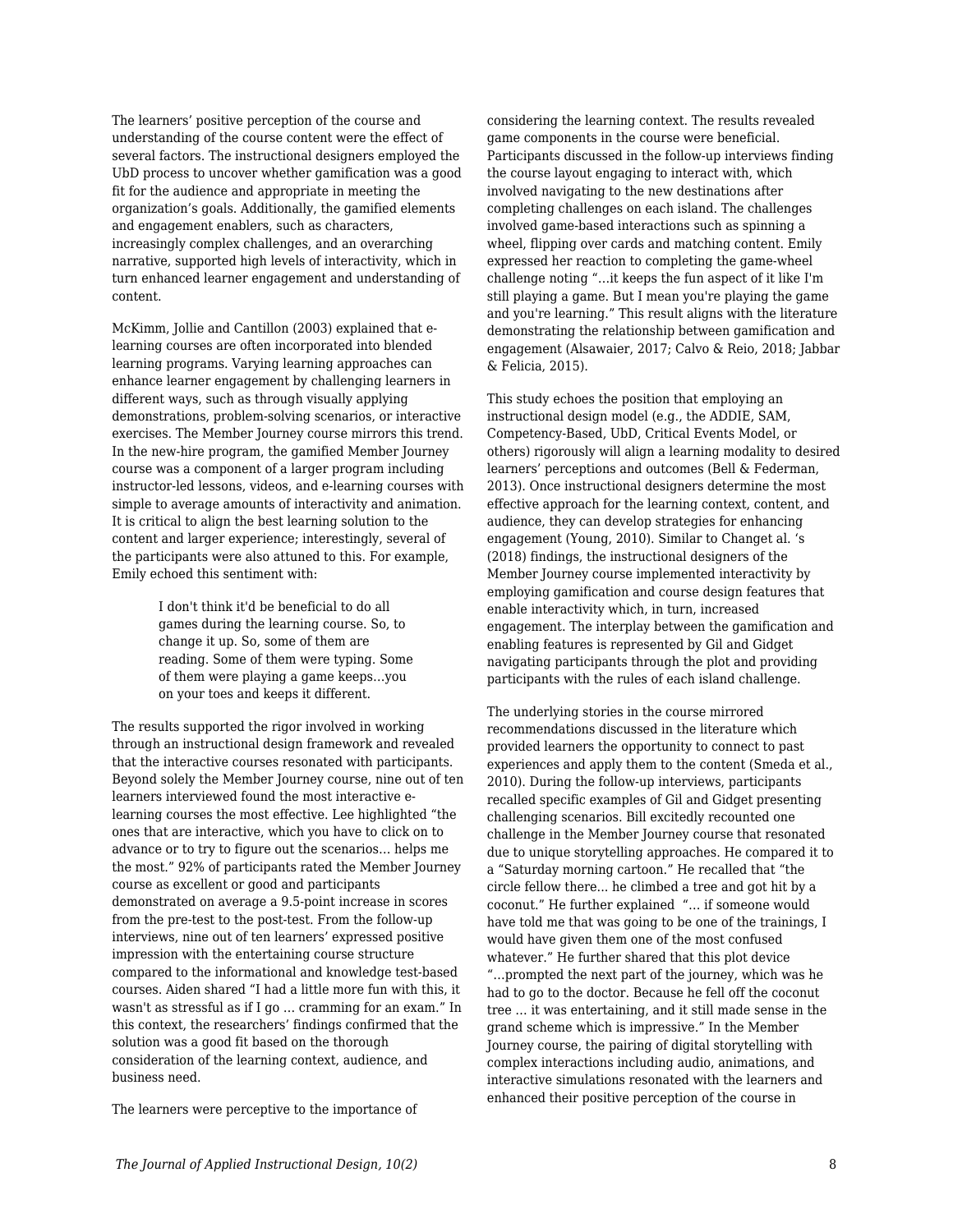comparison to other approaches.

As a whole, 89% of participants shared they strongly agreed or agreed the narrators enhanced their understanding of their role. The challenges required participants to click, drag, or enter content while they engaged in problem solving through the scenarios Gil and Gidget presented. The researchers found that 91% of participants reported they strongly agreed or agreed that the activities helped their understanding of concepts. This evidence demonstrates that learner engagement can lead to increased understanding of the course content (Bloom, 1956; Nkhoma et al., 2014).

According to the results, most participants reported that the course was engaging. Although there was a statistically significant group difference, the gamified course was engaging for both lower performers and higher performers. This suggests a positive correlation between engagement and understanding of course content. This is echoed the literature on higher learning outcomes were the result of learners experiencing greater engagement with the games and overall enjoyment in the course (Nkhoma et al., 2014).

After completing the Member Journey course, 93% of the learners expressed that engagement through the course promoted their understanding of course content. The participants found that the interactive gamified components were fun and motivated their learning. Emily explained "Because I'm a hands-on learner, I like to be able to click on things and, you know, type things in, as opposed to just reading and answering questions. It seems to stick better with me that way." These findings add to the understanding of how interactivity promotes engagement in e-learning (Zhang & Zhou, 2003). The findings also add to the dialogue on the strategies that increase learner engagement which will, in turn, increase understanding of the content (Bloom, 1956; Nkhoma et al., 2014).

Time spent in the pre- and post-test revealed that there was a statistically significant gap in time spent on pre-test between higher performers and lower performers while there was no significant gap in post-test. We noticed that higher performers had prior knowledge from their comparatively greater field experience and they needed less time to answer the pre-test questions. After the completion of the course, both groups showed reduced time spent in post-test. These results present the parallel pattern that low prior knowledge learners allocate more time to understand the learning materials and process information (Amadieu et al., 2009).

## **Suggestions for Future Research**

The results informed learning solutions at the

organization where the study took place and the findings drove the adoption of highly interactive gamification approaches as an initiative for 2019. The findings supported the ideas that interactivity supports higher levels of engagement (Zhang & Zhou, 2003) and that higher levels of engagement can lead to better learning outcomes (Bloom, 1956; Nkhoma et al., 2014). Regarding enabling features, participants rated the storytelling elements highly and said they increased their interest in the content, motivation and connection making (Baldwin and Ching, 2016; Smeda et al., 2010). Overall, the study supported the hypothesis that games increase engagement (Alsawaier, 2017; Calvo & Reio, 2018; Jabbar & Felicia, 2015). A limitation of the study is that a single course was administered instead of multiple gamified courses. Further studies examining the impact of highly interactive and engaging gamified e-learning could be beneficial in understanding this type of course design in the workplace. Furthermore, additional exploration is needed of how varied gamification approaches can be supported to identify consistent results regarding the positive effects of gamified courses in corporate settings.

This study examined 121 employees in eight classes. This represents a small portion of the approximately 1,148 concierge customer service new hires brought into the organization each year. The more robust population provides the opportunity for a longitudinal study to holistically examine the new hires' learning outcomes and perceptions of the game-based e-learning course and its course design. The participants in the course have the opportunity to reinforce their knowledge during their daily work. The researchers recommend surveying the participants after six months to assess their perceptions on how the course prepared them for work and the gamification strategies by comparison to other approaches experienced in their first six months of onboarding.

This study took place at a health insurance organization. Even though there is limited research on the impact of gamified learning in this setting, enabling interactivity through course design is not a new phenomenon in workplace e-learning. There is opportunity for further examination of gamified e-learning across the healthcare industry.

## **References**

- Akdere, M., & Conceicao, S. (2006). Integration of human resource development and adult education theories and practices: Implications for organizational learning. Online Submission. [https://edtechbooks.org/-eMp](http://www.ulib.niu.edu:2274/contentdelivery/servlet/ERICServlet?accno=ED492681)
- Alsawaier, R. S. (2018). The effect of gamification on motivation and engagement. The International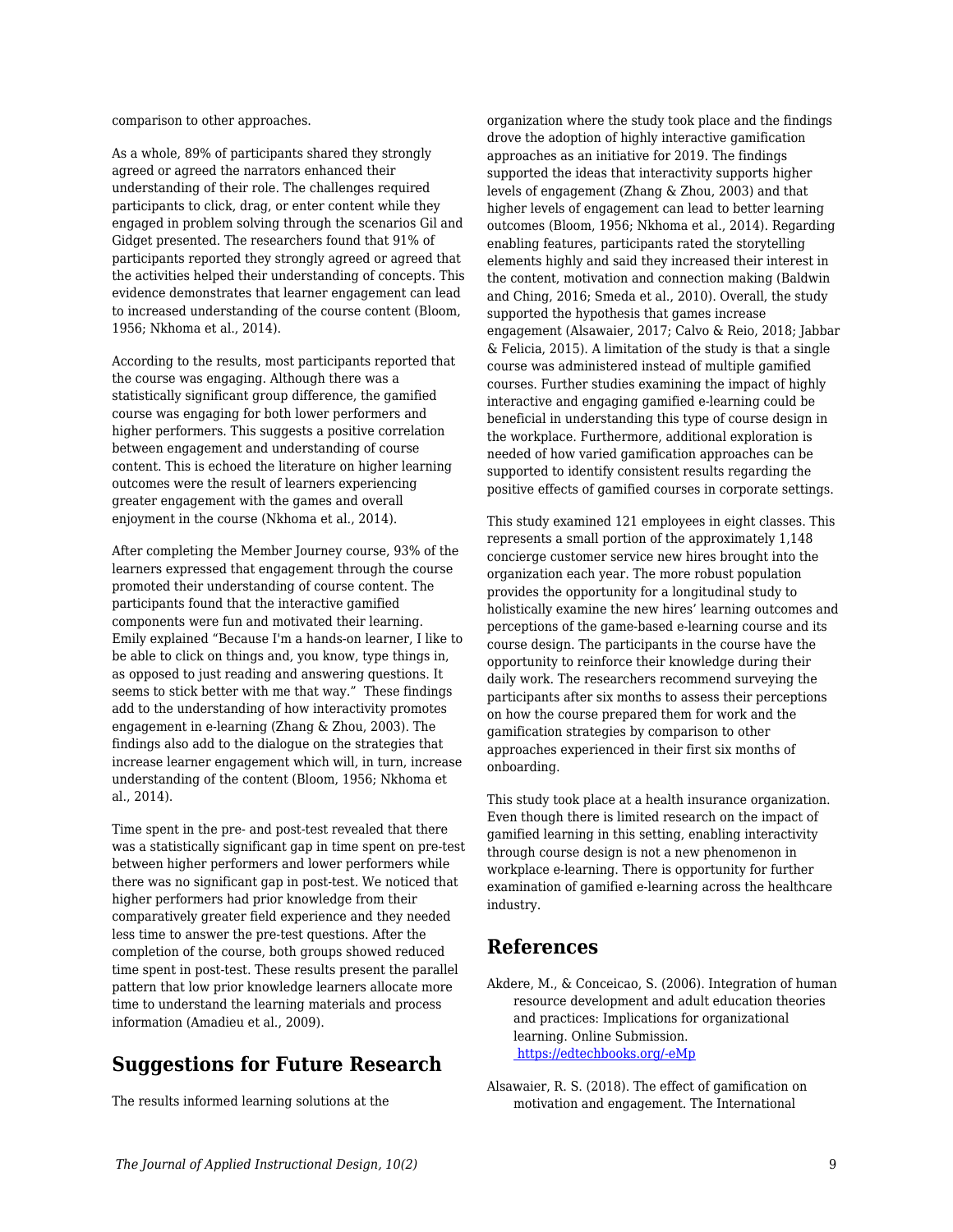Journal of Information and Learning Technology, 35(1), 56-79. [https://edtechbooks.org/-pmR](https://doi.org/10.1108/IJILT-02-2017-0009)

Amadieu, F., van Gog, T., Paas, F., Tricot, A., & Marine, C. (2009). Effects of prior knowledge and conceptmap structure on disorientation, cognitive load, and learning. Learning and Instruction, 19, 376–386. [https://edtechbooks.org/-HIj](https://doi.org/10.1016/j.learninstruc.2009.02.005)

Articulate Global. (2019). Storyline 3. <https://articulate.com/>

Baldwin, S., & Ching, Y. H. (2017). Interactive storytelling: Opportunities for online course design. Tech Trends, 61(2), 179-186. [https://edtechbooks.org/-vMin](https://doi.org/10.1007/s11528-016-0136-2)

Bell, B., & Federman, J. (2013). E-Learning in postsecondary education. The Future of Children, 23(1), 165-185. [https://edtechbooks.org/-YUM](https://doi.org/10.1353/foc.2013.0007)

- Bloom, B. S. (1956). Taxonomy of Educational Objectives, Handbook I: The Cognitive Domain. David McKay Co Inc.
- Calvo, L. C., & Reio, T. (2018). The relationship between engagement and knowledge attainment in a computer-based training game and job performance of travel agents. The Journal of Management Development, 37(5), 374-384. [https://edtechbooks.org/-xmAf](https://doi.org/10.1108/JMD-03-2017-0063)
- Chang, C., Warden, C., Liang, C. & Lin, G. (2018). Effects of digital game-based learning on achievement, flow, and overall cognitive load. Australasian Journal of Educational Technology, 34(4), 155-167. [https://edtechbooks.org/-fFy](https://doi.org/10.14742/ajet.2961)
- Chatterjee, P. (2010). Entertainment, engagement and education in e-learning. Training & Management Development Methods, 24(2), 601-621. [https://edtechbooks.org/-rfK](https://search-proquest-com.gatekeeper.chipublib.org/abicomplete/docview/202612033/2FB1A87A1B5D49FCPQ/30?accountid=303)
- Creswell, J. W. (2014). Research design: Qualitative, quantitative, and mixed methods approaches.  $(4<sup>th</sup>$ ed.). Sage.
- Dichev, C., Dicheva, D. (2017). Gamifying education: What is known, what is believed and what remains uncertain: a critical review. International Journal of Educational Technology in Higher Education, 14(9). [https://edtechbooks.org/-pjKBK](https://doi.org/10.1186/s41239-017-0042-5)
- Ho, M. (2017). Learning investment and hours are on the rise. TD Magazine.  [https://www.td.org/magazines/td-magazine/learning-i](https://www.td.org/magazines/td-magazine/learning-investment-and-hours-are-on-the-rise) [nvestment-and-hours-are-on-the-rise](https://www.td.org/magazines/td-magazine/learning-investment-and-hours-are-on-the-rise)

Hoffmann, J. P., & Shafer, K. (2015). Linear regression

analysis: Assumptions and applications. NASW Press.

- Hong, Y., Clinton, G., & Rieber, L. (2014). Designing creative user interactions for learning. Educational Technology, 54(2), 20-25. [https://edtechbooks.org/-fvvp](http://www.jstor.org.gatekeeper.chipublib.org/stable/44430249)
- Jabbar, A., & Felicia, P. (2015). Gameplay engagement and learning in game-based learning: A systematic review. Review of Educational Research, 85(4), 740-779[. https://doi.org/10.3102/0034654315577210](https://doi.org/10.3102/0034654315577210)
- Lester, J. C., Ha, E. Y., Lee, S. Y., Mott, B. W., Rowe, J. P., & Sabourin, J. L. (2013). Serious games get smart: Intelligent game-based learning environments. AI Magazine, 34(4), 31-45. <https://doi.org/10.1609/aimag.v34i4.2488>
- Long, L. K. & Smith, R. D. (2003). The role of web-based distance learning in HR development. Journal of Management Development. 23(3), 270-284. <https://doi.org/10.1108/02621710410524122>
- McTighe, J. & Wiggins, G. (2012). Understanding by design framework. [https://edtechbooks.org/-fVI](https://www.ascd.org/ASCD/pdf/siteASCD/publications/UbD_WhitePaper0312.pdf)
- Nkhoma, M., Sriratanaviriyakul, N., Cong, H.P., & Lam, T.K. (2014). Examining the mediating role of learning engagement, learning process and learning experience on the learning outcomes through localized real case studies. Education and training, 56(4). 287-302. [https://edtechbooks.org/-Erie](https://doi.org/10.1108/ET-01-2013-0005)
- Novak, E. (2015). A critical review of digital storylineenhanced learning. Educational Technology Research and Development, 63(3). 431-453. [https://edtechbooks.org/-qKfH](https://doi.org/10.1007/s11423-015-9372-y)
- Smeda, N., Dakich, E., & Sharda, N. (2010). Developing a framework for advancing e-learning through digital storytelling. Proceedings from the IADIS International Conference e-learning. Freiburg, Germany.
- Woo, T., Wohn, K., & Johnson, N. (2011). Categorisation of new classes of digital interaction. Leonardo, 44(1), 90-91. [https://edtechbooks.org/-mjr](http://www.jstor.org.gatekeeper.chipublib.org/stable/20869409)
- Young, M. R. (2010). The art and science of fostering engaged learning. Academy of Educational Leadership Journal, 14(1), 1–18. [https://edtechbooks.org/-qFrH](https://www.researchgate.net/publication/266862573_The_art_and_science_of_fostering_engaged_learning)
- Zhang, D., & Zhou, L. (2003). Enhancing e-learning with interactive multimedia. Information Resources Management Journal, 16(4), 1-14. <https://doi.org/10.4018/irmj.2003100101>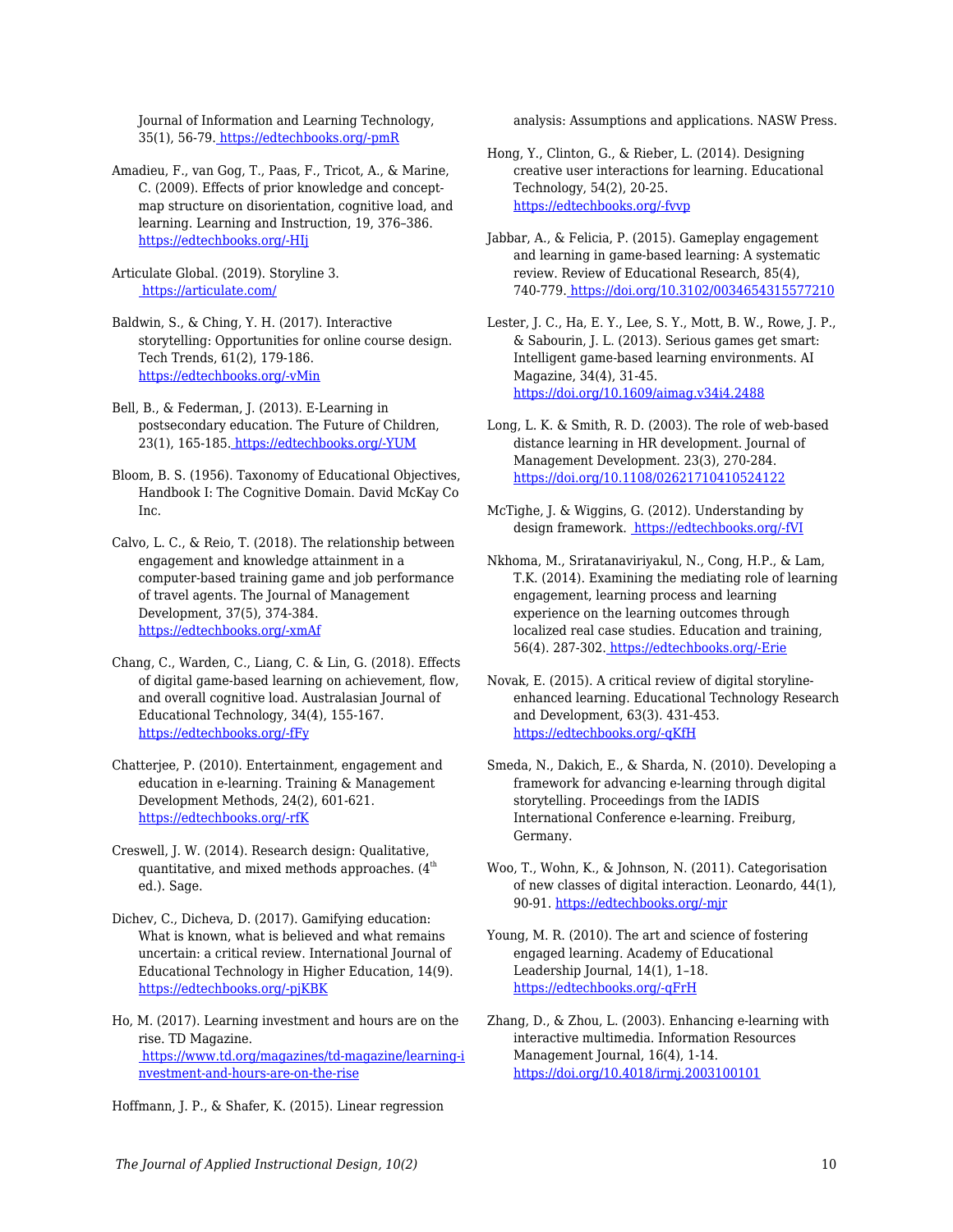#### **Appendix A: Survey**

- 1. What is your age?
- Less than 20
- $20-29$
- $30-39$
- $40-49$
- $50-59$
- Greater than 60
- I would prefer not to answer
- 2. What is your gender?
- Male
- Female
- I would prefer not to answer
- 3. What is the level of school you have completed? If currently enrolled, please select your highest degree received.
- Less than high school degree
- High school degree or equivalent (e.g. GED)
- Some college but no degree
- Associate degree
- Bachelor degree
- Graduate degree
- 4. How long have you worked in health care?
- Less than 1 year
- 1 year to less than 3 years
- 3 years to less than 5 years
- 5 years to less than 10 years
- 10 years or more
- 5. Overall, I would rate this Member Journey course as…
- Excellent
- Good
- Fair
- Poor
- Very poor
- 6. Please rate how much you agree or disagree with the following statement: The activities (e.g. drag and drop, tic-tac-toe, etc.) in the Member Journey course helped build my understanding of foundational concepts.
- Strongly agree
- Agree
- Undecided
- Disagree
- Strongly Disagree
- 7. Please rate how much you agree or disagree with the following statement: Gil and Gidget enhanced my understanding of my role in the customer experience.
- Strongly agree
- Agree
- Undecided
- Disagree
- Strongly disagree
- 8. Please rate how much you agree or disagree with the following statement: This Member Journey course made me engaged in learning.
- Strongly agree
- Agree
- Undecided
- Disagree
- Strongly disagree
- 9. Please rate how much you agree or disagree with the following statement: I'd prefer to learn this content through the learning game approach than other approaches (e.g. lecture, instructional videos, assigned reading, etc.)
- Strongly agree
- Agree
- Undecided
- Disagree
- Strongly disagree
- 10. Do you have any suggestion(s) for improving the Member Journey course?

#### **Appendix B: Interview Protocol**

- 1. Tell me about your understanding of health insurance prior to attending the first day of training.
- 2. Describe the learning activities in the training program that stood out to you.
- 3. Discuss your perceptions of the Member Journey course in terms of understanding how your role facilitates the member experience. (Show image of course.)
- 4. Talk to me about your impressions of the Member Journey course in comparison to other e-learning courses, such as the scenario-based courses. (Show images of different courses, such as a piece of the introduction section and/ or a key topic section.)
- 5. In the Member Journey course, you completed a pre-test, games/exercises and a bonus around; how did you feel when you reached the bonus round?
- 6. Do you have any suggestions to improve the Member Journey course?